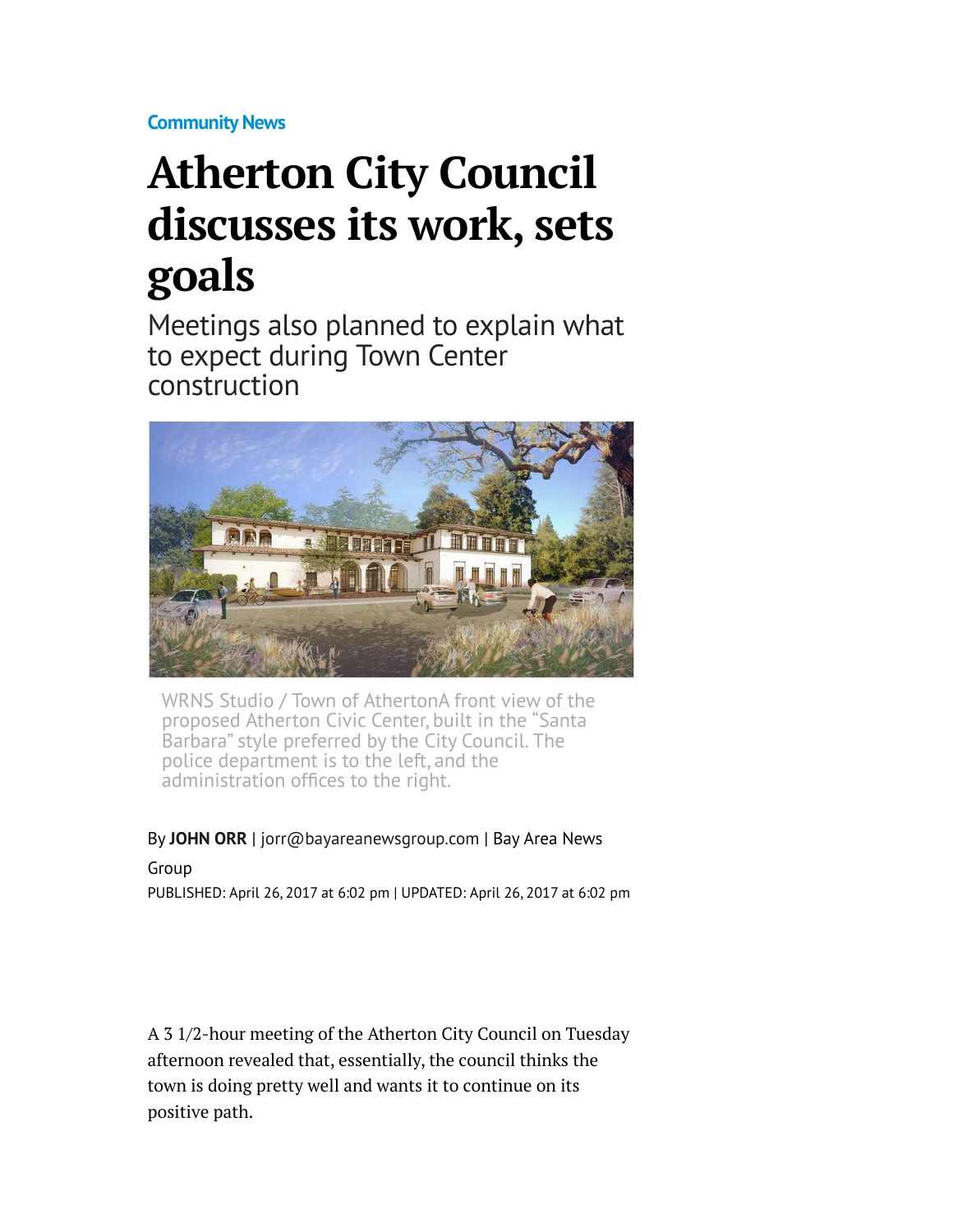The annual goals and retreat meeting, held at the Main House in Holbrook-Palmer Park, was run by Nancy Hetrick, from the firm Management Partners. The council discussed what it had accomplished over the past two years, especially work on the Town Center project and getting information out to the public, and talked about what is wanted going forward.

According to City Manager George Roderick, the council set six major goals:

- Maintaining a balanced budget with adequate reserves and fiscal transparency.
- Preserving Atherton's small town character and quality of life.
- Ensuring the development of the new Town Center (Library, Administration, Community Development, Police).
- Maintaining mobility and improving accessibility and safety for bicycles and pedestrians.
- Strengthening community engagement and transparency.
- Being a forward-thinking, well-managed, well-planned town.

Members of the council said the town has done well with "push" information, such as using Facebook, Twitter, Next Door, the town's website and email and publications, but could improve on "pull" engagements, such as events. Earth Day, Art Reception, National Night Out, and other events were cited, but the council wants more community engagement.

Issues of concern included maintaining the town's contributions to long-term obligations such as to pension programs; ensuring revenue sources; continuing the fiscal review of fire services;, funding maintenance of town assets such as the park, streets and drainage; and progress being made to bring fiber internet access to the town.

Developing a savings plan for future assets at the new Town Center and at Holbrook-Palmer Park was also discussed.

Among other possible projects, the council expressed support to organize an "active shooter" exercise with local schools. Also discussed was that 2023 would be the town's 100th anniversary, and that planning could start soon to celebrate it.